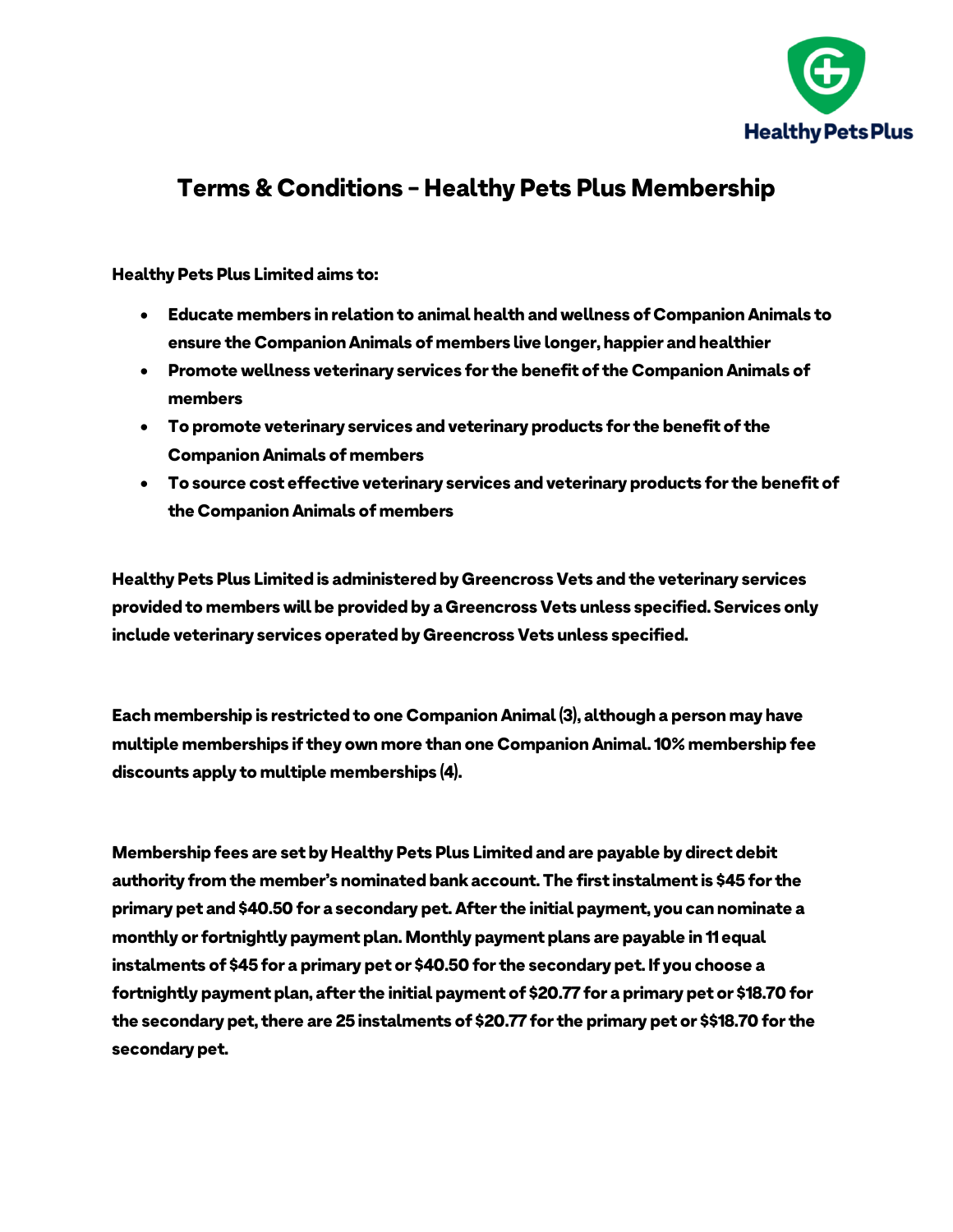

*On 1 July of each year the yearly subscription amount will be reviewed. You will be advised of any increase in subscription which will take effect from the anniversary date of your membership plan.*

*Each membership will be for a period of 12 months. A three-month cooling-off period applies to the initial membership period. Healthy Pets Plus Limited will send members a reminder at least one month prior to expiry of the 12-month period. Membership will be renewed for a further 12-month period unless a cancellation request is lodged.*

*Should you wish to cancel your membership, you must provide us 14 days' notice in writing. We count this period from the date of your request. To cancel your membership please send an email to[: info@healthypetsplus.com.au.](mailto:info@healthypetsplus.com.au) If your pet passes away, please contact Healthy Pets Plus on 1800 738 775 to end your membership.*

*Termination of membership during a membership period (including during the cooling-off period) may result in the remaining installments of the membership fee for that period being immediately payable or an amount being payable based on the value of the products or services obtained in the period. (6).*

*Any services provided as part of the membership benefits may be performed by a registered veterinarian and/or a veterinary nurse for the member. A Canine or Feline membership will entitle the member to receive:*

- *Vaccinations as recommended by your Green cross Vet*
- *Microchipping (if needed)*
- *Unlimited consultations\**
- *Pet dental checks with \$200 off annual dental scale and polish*
- *20% discount on parasite prevention and heart worm injection*
- *20% discount on Vet prescription pet food sold at Greencross Vets*
- *Annual health screening test, including:*
	- o *urine analysis*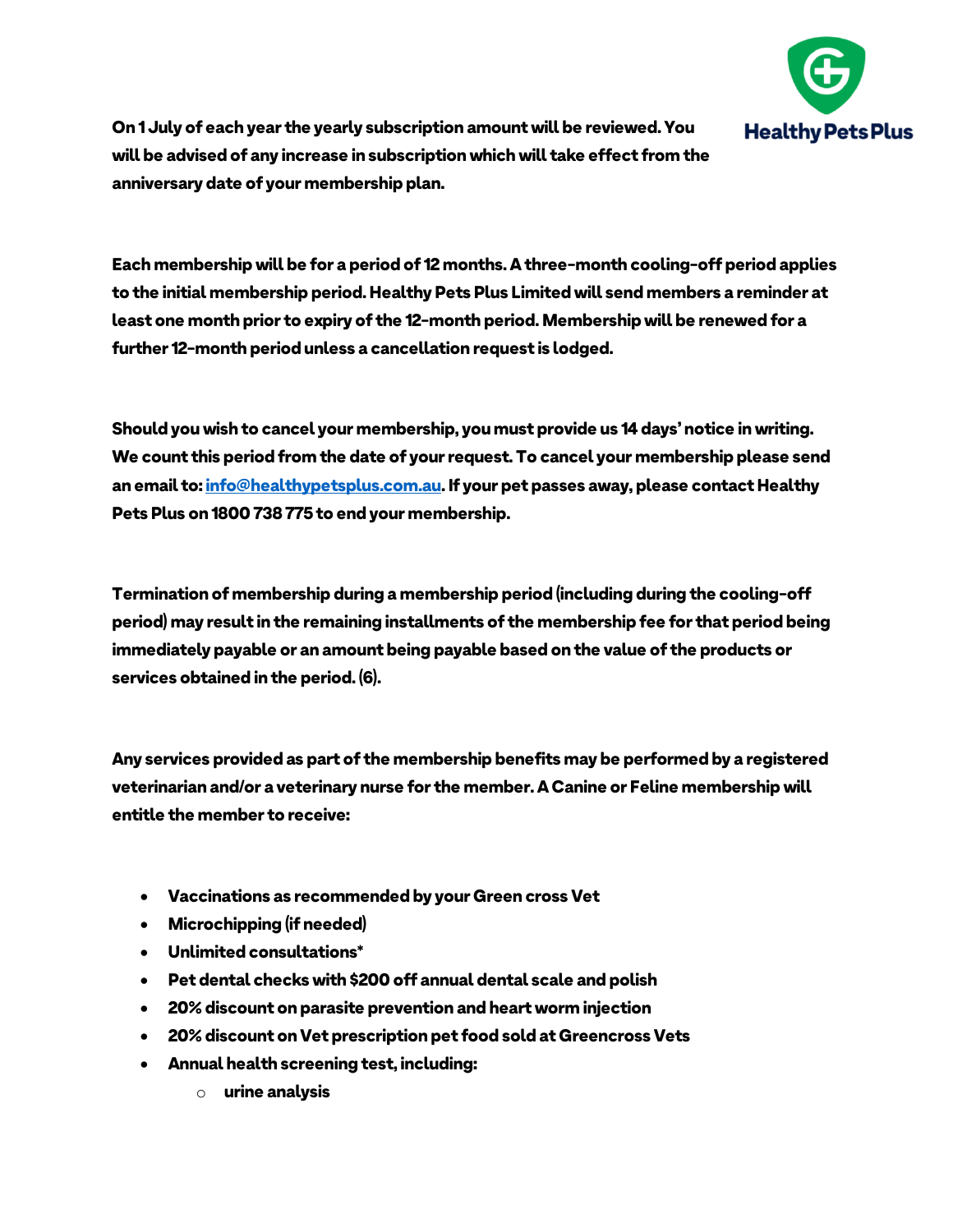

- o *wellness blood screen or pre-anesthetic blood test*
- o *heartworm test*
- o *parasite faecal exam*
- *10% discount on all other products, medications, and services provided by Greencross Vets*

*Membership benefits may change from time to time at the discretion of Healthy Pets Plus Limited.*

*To become a member of Healthy Pets Plus, you must (i) be at least 18 years of age (ii) provide us an Australian residential address (not a PO Box); (iii) provide us with the details of your valid credit/debit card; and (iv) provide us a valid email address and mobile phone number. Payment via Friends For Life loyalty credit is not accepted.*

*Healthy Pets Plus reserves the right to change these terms and conditions at any time without prior notice. If any changes are made, the revised terms and conditions shall be posted here.*

- *1. This document is meant only to be a summary of the terms and conditions of the membership of Healthy Pets Plus Limited, such terms and conditions being found in the Constitution and By-Laws of the company. The Constitution and By-Laws are available on Healthy Pets Plus website, healthypetsplus.com.au. The member agrees to be bound by the Constitution and By-Laws of Healthy Pets Plus Limited and in all events the terms and conditions of the Constitution and By-Laws prevail.*
- *2. Greencross Vets includes Greencross Limited ACN 119 778 862 and any of its related entities.*
- *3. Feline or canine, whether kitten/puppy, adult or senior.*
- *4. Please ask for further details at your local Greencross Vets surgery.*